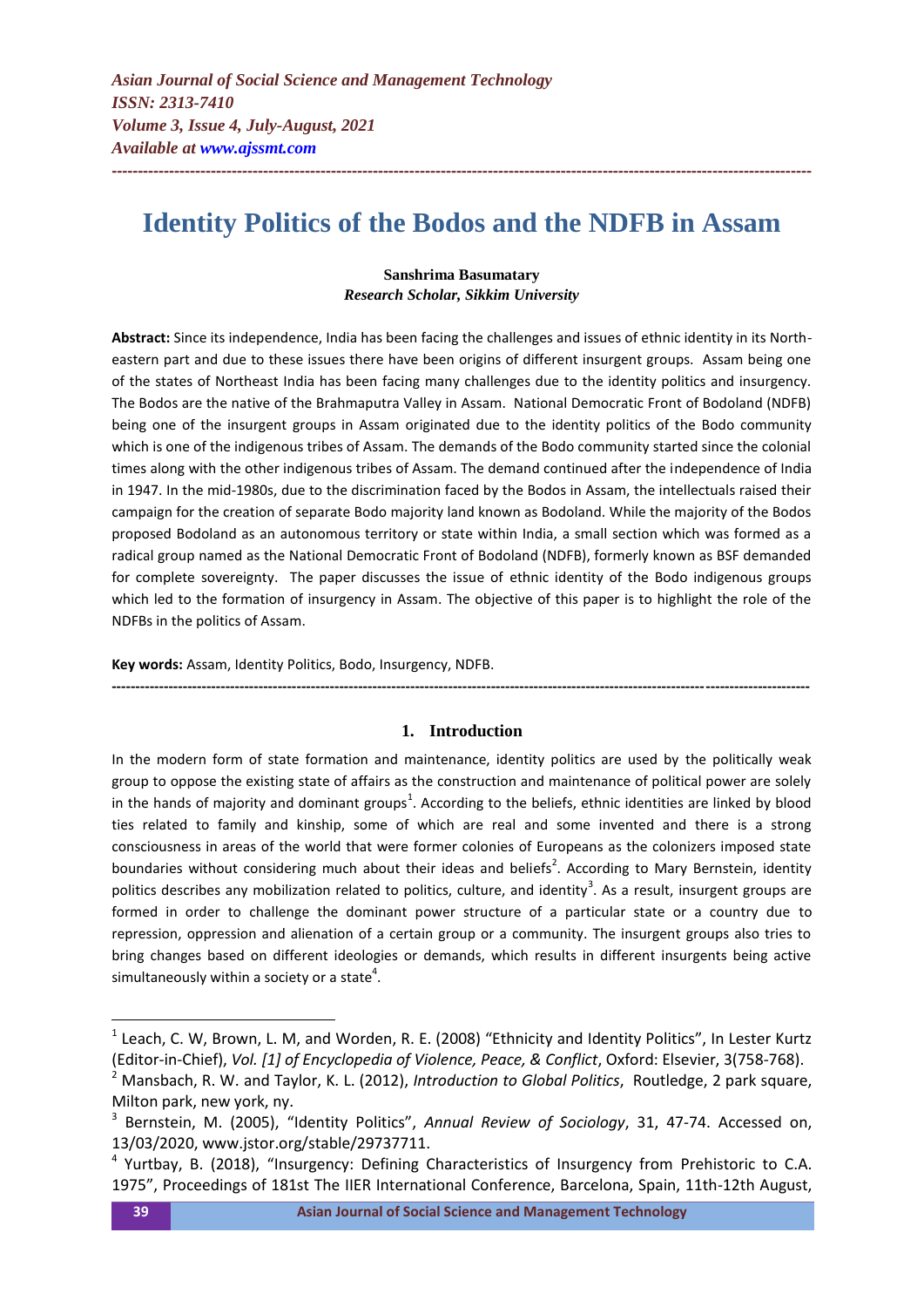Identity politics in Assam is one of the serious issues since the independence of India in 1947. Assam is one of the eight states of Northeast India, which also acts as a gateway to the other North-eastern states of India. The North-eastern part of India is connected with the mainland India only through a 22 kilometre thin corridor which is also known as the Chicken Neck corridor or the Silliguri Corridor created after the partition of India in 1947. The Chicken Neck Corridor is situated in the state of West-Bengal and is bordered by Nepal and Bhutan on the north and Bangladesh in the south. There are different indigenous tribes in Assam along with the dominant Assamese community. In the case of Assam within one society we can see up to two groups of the same factions which are formed by the insurgent groups due to their ideological differences. India's Northeastern state of Assam which consists of semi-tribal and semi-feudal bases has been experiencing ethnic assertion since a very long period of time. Many insurgent groups and separatists demands for flexible autonomy as linguistic and religious issues are rooted in the failure of the state to fulfill the ethnic aspirations of the competing ethnic communities<sup>5</sup>.

The Bodos, were known as Kiratas, Asuras, Danavas and Mlecchhas in the ancient period of time and are also mentioned in the Mahabharatas, belonging to the Tibeto-Burman linguistic family of Mongoloid origin<sup>6</sup>. The Bodos are also considered as the largest and oldest tribe in the plains of Assam with rich culture<sup>7</sup>. They are considered to be the first natives of the Brahmaputra valley and residing mainly in the plains districts of Dhubri, Kokrajhar, Bongaigaon, Goalpara, Barpeta, Nalbari, Kamrup, Darrang and Sonitpur<sup>8</sup>. The Bodos were among the rulers of Assam till 1825, and were known as the Kacharis<sup>9</sup>. After the defeat of the Burmese by the British in 1826, Assam was annexed by the latter under the treaty of Yandaboo. After occupying Assam, the British encouraged large scale immigration from the other parts of India, particularly from East Bengal to suit their colonial interests and also due to the geographical status of Assam it was treated as the frontier of Bengal<sup>10</sup>. Assam was placed under the Bengal Presidency till 1874. The British brought along with them many educated Bengalis to work as clerks, lawyers and other professionals and the Marwaris for commerce and Bengali Muslim peasants. Since the natives were not able to compete with the new immigrants, they began to worry about domination by the new immigrants in all spheres. The insecurity felt by the natives led to the feeling of alienation which made them conscious of their own identity vis-a-vis the Bengalis<sup>11</sup>.

The main objective of the study is to identify the source of identity politics of the Bodos and the significance of the emergence of National Democratic Front of Bodoland (NDFB) and their role in the politics of Assam. The paper is descriptive and is based on secondary sources. This study analyses the nature of identity politics of the

2018, 2018, Accessed on, 2018, 2020, 2020, 2020, 2020, 2020, 2020, 2020, 2020, 2020, 2020, 2020, 2020, 2020, 20 https://www.researchgate.net/publication/328225490\_'Insurgency\_Defining\_characteristics\_of\_ins urgency\_from\_prehistory\_to\_ca1975'.

https://www.jstor.org/stable/pdf/2644967.pdf?ab\_segments=0%2Fbasic\_SYC-5055%2Fcontrol&refreqid=search%3A2e95d24c76d5c88203eedf591c334e2a.

<sup>5</sup> Goswami, S. (2001), "Ethnic Conflict in Assam", *The Indian Journal of Political Science*, 62(1), 123- 137, Accessed on 13/03/2020, www.jstor.org/stable/42753657.

<sup>6</sup> Brahma, K. (2011), "Understanding the history of the Bodos", Accessed on 20/02/2020, https://kalidashbrahma.blogspot.com/2011/12/understanding-history-of-bodos.html.

<sup>7</sup> Dowerah, S. (2012), "Assam Riots: What Leaves Bodos Angry and Frustrated?", *Firstpost*, Accessed on 20/02/2020, https://www.firstpost.com/india/assam-riots-what-leaves-bodos-angry-andfrustrated-391119.html.

<sup>8</sup> Das, J. (1994). The Bodoland Movement in Local and National Perspectives, *The Indian Journal of Political Science*, 55(4), 417-426. Accessed on 04/03/2020, www.jstor.org/stable/41855713.

<sup>&</sup>lt;sup>9</sup> George, S. (1994). The Bodo Movement in Assam: Unrest to Accord. Asian Survey, 34(10), 878-892, Accessed **on,** 07/03/2020,

<sup>10</sup> Dutta, N. (2015), "Immigration in Assam: A Historical Perspective", *International Journal of Humanities and Social Science Invention*, 4(1):30-32.

<sup>11</sup> H. Srikanth, (2000). Militancy and Identity Politics in Assam. *Economic and Political Weekly*, 35(47), 4117-4124, Accessed on 09/03/2020, from www.jstor.org/stable/4409978.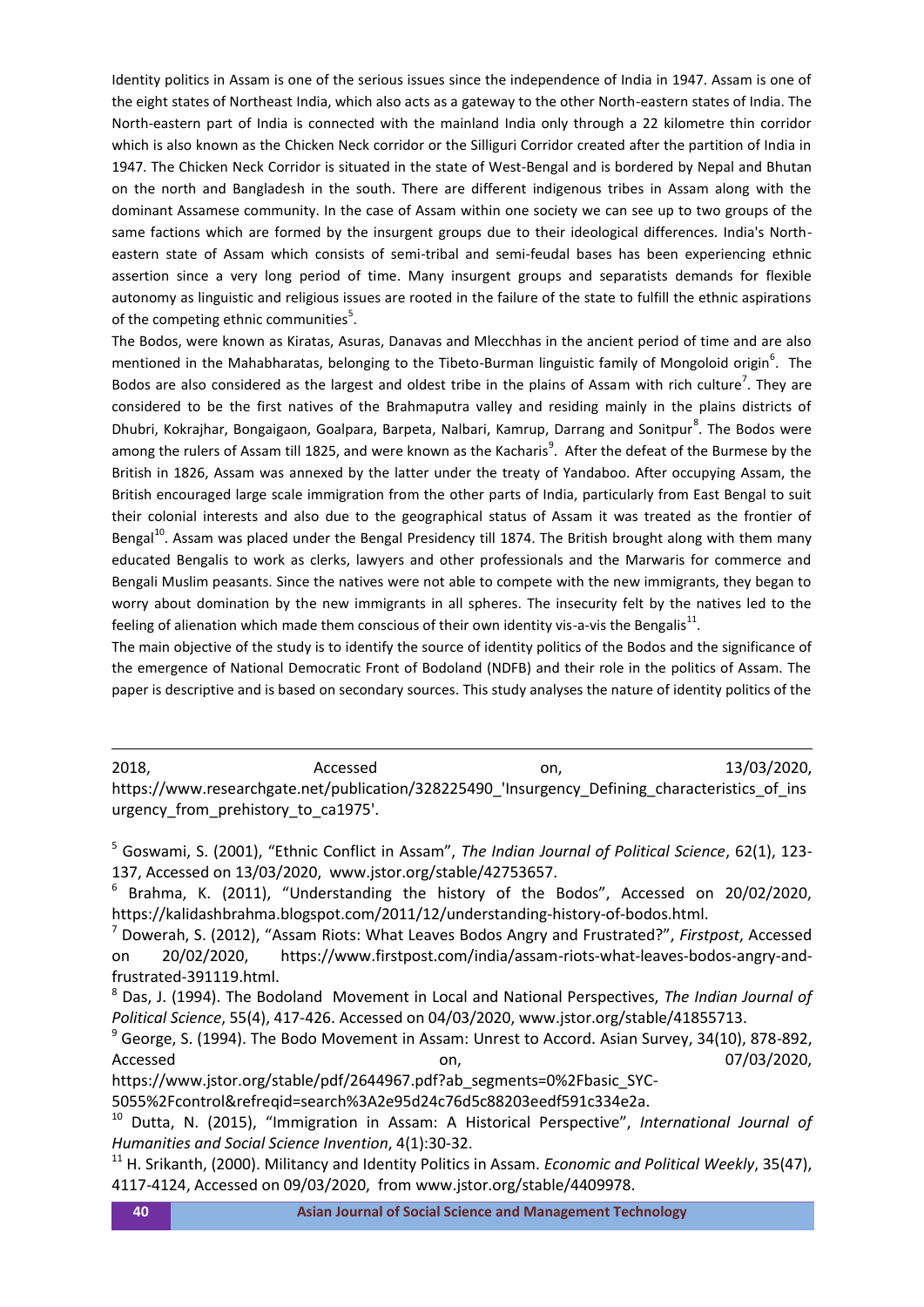Bodos and the emergence of the NDFBs in Assam through the use of different literature and available resources related with the topic in order to understand the measures and possibilities in solving the problems.

#### *Identity and political consciousness among the Bodos during the Colonial Period*

Since the colonial period, the Bodos have been conscious about their identity along with the other natives of Assam. The important personality who started the identity consciousness among the Bodos was Kalicharan Brahma. During the colonial period, the Bodo people were economically poor, underdeveloped. Kalicharan Brahma believed that the main cause behind it was the division of the Bodos on the basis of religion. So, in order to unite the Bodo people under one religion he started the 'Brahma Religion' and published the first Bodo magazine known as 'Bibar' in 1924. This brought identity consciousness among the Bodos and it focused on the socio-economic conditions of the Bodos<sup>12</sup>. In 1929, when the Simon Commission came to India, Kalicharan Brahma submitted a memorandum asking for reservations in the Legislative assembly and a separate political entity for the Bodos. But the demands were not fulfilled $^{13}$ . Many of demands were later acknowledged through the Government of India Act  $1935^{14}$ .

#### **2. Post-Colonial Movement of the Bodos**

After the independence of India, the Bodo Sahitya Sabha (BSS) and All Assam Tribal Sangha, which were the socio-cultural-literary bodies, came up with the political agenda in 1952. In 1963, the Bodo Sahitya Sabha managed to get Bodo language introduced as a medium of instruction in schools, while the Tribal Sangha went for political demands. In the 1960s, the Bodos hoped for their own separate state as the new states were formed in the other parts of India on the basis of linguistic and ethnic lines. The Bodos were disheartened as their demands were not fulfilled and were once again forced to take up political demands<sup>15</sup>. When the process of reorganization of states began in Assam from 1960s onwards, the Bodo leaders formed a political party in 1967, known as the Plains Tribal Council of Assam (PTCA), in which they demanded a Union Territory for the Bodos and other Plains tribal of the region called 'Udayachal'<sup>16</sup>.

The claims of the Bodos were not only for a greater recognition of their culture and language but also for a separate homeland within India to be carved out of Bodo dominated districts of Assam on the north bank of the river Brahmaputra. After the independence of India, the tribes from the plains of Assam including the Bodos were backward in every sphere of life as they had been neglected and exploited by non-tribal people<sup>17</sup>. The Assamese themselves didn't see tribals and non-tribals as having a common future. Back then, the former Chief Minister of Assam Prafulla Mahanta and Home Minister, Bhrigu Phukan, were perceived as upper caste

<sup>&</sup>lt;sup>12</sup> Baishya, L. Ch. And Dr. Das, K.C. (2017), "Identity Politics and Socio-Economic Change

of the Bodos of Assam", *International Journal of English Language, Literature and Humanities*, 5(1): 2321-7065, https://www.academia.edu/34320564/IDENTITY\_POLITICS\_AND\_SOCIO-ECONOMIC\_CHANGE\_OF\_THE\_BODOS\_OF\_ASSAM.

<sup>13</sup> "A Timeline of the Bodo Conflict", (2016), *The Times of India*, https://timesofindia.indiatimes.com/india/A-Timeline-of-the-Bodoconflict/articleshow/53561499.cms.

<sup>14</sup> Narzay, R.k. (2020), "History Headline: Bodo accord follows a series of betrayals", *The Indian Express*, Accessed on 01/03/2020, https://www.google.com/amp/s/indianexpress.com/article/opinion/columns/history-headlinebodo-accord-agreement-militants-6258189/lite/.

<sup>15</sup> Narzay, R.k. (2020), "History Headline: Bodo Accord follows a series of Betrayals", *The Indian Express*, https://indianexpress.com/article/opinion/columns/history-headline-bodo-accordagreement-militants-6258189/.

<sup>16</sup> George, S. (1994), "The Bodo Movement in Assam: Unrest to Accord", *Asian Survey*, 34(10), 878- 892, https://www.jstor.org/stable/pdf/2644967.pdf?ab\_segments=0%2Fbasic\_SYC-4946%2Fcontrol&refreqid=search%3A9b5cfebfc367a3324dda102c42f9619e.

<sup>&</sup>lt;sup>17</sup> Uttam, K. (2016), "Viability of Bodo Movement for a Separate State in Assam: A Politico – Geographic Analysis", *International Journal of Scientific and Research Publications*, 6(9): 823-827, www.ijsrp.org/research-paper-0916/ijsrp-p57110.pdf.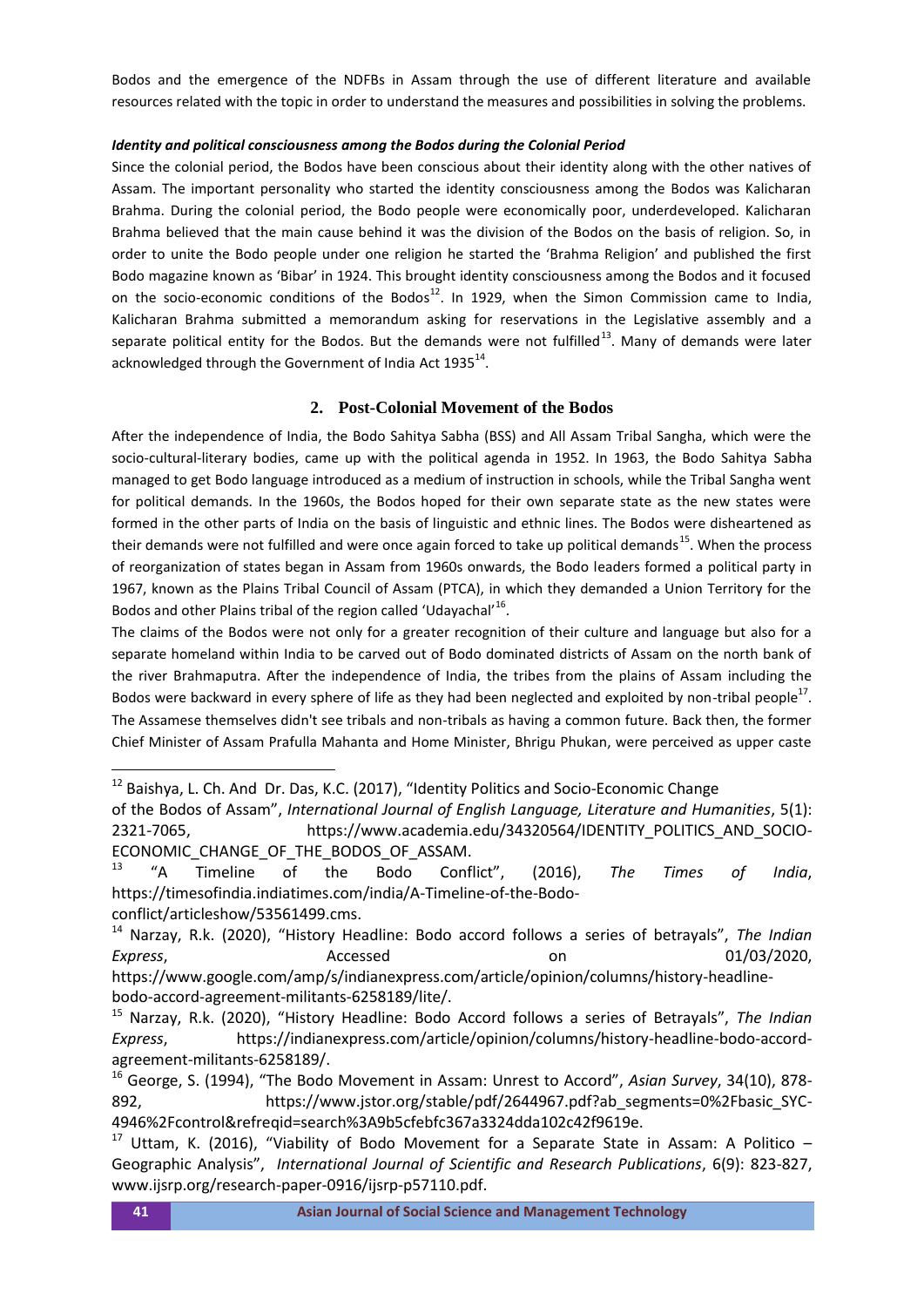Assamese Hindu Leaders. Also the late former Chief Minister of Assam, Hiteswar Saikia was regarded as an Ahom and central ministers of state Santosh Mohan Deb, and Biren Singh Engti as Bengali-Kachari and tribal leaders. Late Binoy Basumatari, former MLA, supported the Bodo's cause which PTCA stalwart Shama Brahma Choudhury, rejected. But none of them has proposed a feasible solution to the Bodo problem<sup>18</sup>.

Since the Bodos remained educationally backward along with other ethnic groups of Assam, in 1974, they launched a major movement for the recognition of Bodo language and the adoption of Roman script for their language. The movement was brutally suppressed by the State Government with the help of the Assam police along with the All Assam Students Union (AASU) and the Asamiya press<sup>19</sup>. Since the PTCA could not fulfil their demands, the All Bodo Students Union (ABSU) was formed in February 1967 with the demand for a separate state for the Bodos. The ABSU withdrew its support with the PTCA in 1979 and the PTCA split in 1984, with one of its leaders, Binai Khungur Basumatary, forming a new party named the United Tribal Nationalists' Liberation Front, Assam (UTNLF)<sup>20</sup>. After the Assam Accord of 1985<sup>21</sup>, the Bodo leaders felt betrayed by the accord. The ABSU started demanding for separate state within the Indian Union with the slogan of divide Assam 50/50<sup>22</sup>.

The other major problem which led to the identity politics of the Bodos were the unemployment of the tribal people, as only 10 per-cent of jobs were reserved for plains tribal, including the Bodos. The tribals were also required to learn the Assamese language in order to obtain a government job in the state which led to the employment opportunities for Bodo youth. There was also the fear of losing their distinct identity as dominant Assamese tried to Assamize the other tribal communities of Assam<sup>23</sup>. The imposition of Assamese language as the sole medium of instruction in the universities of Assam in 1972, led to the demand of for separate union territory of Udyachal to be created by diving Assam<sup>24</sup>. In 1986, the Bodo Security Force (BSF) was created as the first Bodo militant outfit and in 1987; the Bodo Volunteer Force was created as the wing for maintaining discipline as a part of All Bodo Students Union<sup>25</sup>. The All Bodo Students' Union (ABSU) led the mass-movement in 1987 under the leadership of Upendra Nath Brahma who was an influential and charismatic leader. The mass-movement of the ABSU is said to have been inspired by the Assam movement of 1979 led by the All

4946%2Fcontrol&refreqid=search%3A9b5cfebfc367a3324dda102c42f9619e.

1

<sup>18</sup> Jyoti, J. (1989), Jitendra Narayan Dash (1989), "Udayachal Movement in Assam- Case of Socio-Political Identity for the Bodos", *Indian Political Science Association*, 50(3): 335-342, Accessedon 14/04/2021,

[https://www.jstor.org/stable/pdf/41855438.pdf?refreqid=excelsior%3A1df0c544714fa96c63e9003b](https://www.jstor.org/stable/pdf/41855438.pdf?refreqid=excelsior%3A1df0c544714fa96c63e9003b9ab2fc3a) [9ab2fc3a.](https://www.jstor.org/stable/pdf/41855438.pdf?refreqid=excelsior%3A1df0c544714fa96c63e9003b9ab2fc3a)

<sup>19</sup> Das, J. (1994), "The Bodoland Movement in Local and National Perspectives", *The Indian Journal of Political Science,* 55(4), 417-426, Accessed on 25/02/2020, from www.jstor.org/stable/41855713.

 $20$  George, S. (1994), (Telegraph (Calcutta), 19 February 1989), "The Bodo Movement in Assam: Unrest to Accord", *Asian Survey*, 34(10), 878-892, https://www.jstor.org/stable/pdf/2644967.pdf?ab\_segments=0%2Fbasic\_SYC-

<sup>&</sup>lt;sup>21</sup> The Assam Accord was a Memorandum of Settlement (MoS) signed between representatives of the Government of India and the leaders of the Assam Movement in New Delhi on 15 August 1985. A Six year agitation demanding identification and deportation of illegal immigrants was launched by the All Assam Students' Union (AASU) in 1979 concluded with the signing of the Assam Accord.

<sup>22</sup> Pathak, S. (2012), "Ethnic Violence in Bodoland", *Economic and Political Weekly*, 47(34), 19-23. Accessed on 04/03/2020, from www.jstor.org/stable/41720055.

<sup>23</sup> George, S. (1994), "The Bodo Movement in Assam: Unrest to Accord", *Asian Survey*, 34(10), 878- 892, Accessed on, 07/03/2020,

https://www.jstor.org/stable/pdf/2644967.pdf?ab\_segments=0%2Fbasic\_SYC-

<sup>5055%2</sup>Fcontrol&refreqid=search%3A2e95d24c76d5c88203eedf591c334e2a.

<sup>24</sup> Mahanta, N. (2013), "Politics of Space and Violence in Bodoland", *Economic and Political Weekly*, 48(23), 49-58. Retrieved March 7, 2020, from [www.jstor.org/stable/23527211.](http://www.jstor.org/stable/23527211)

<sup>25</sup> Narzay, R.k. (2020), "History Headline: Bodo accord follows a series of betrayals", *The Indian Express*, Accessed on 01/03/2020,

https://www.google.com/amp/s/indianexpress.com/article/opinion/columns/history-headlinebodo-accord-agreement-militants-6258189/lite/.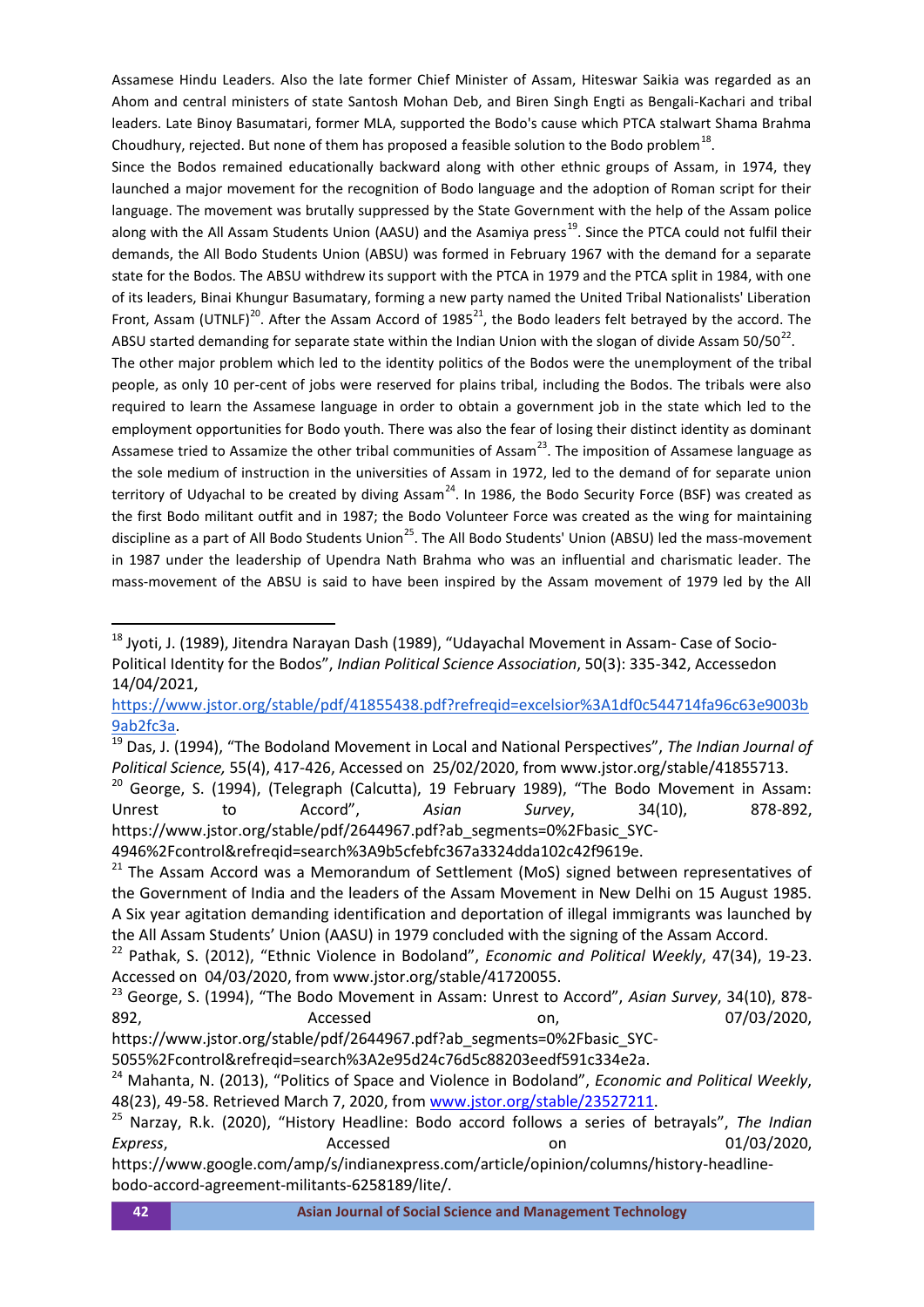Assam Students Union and the All Assam Gana Sangram Parishad against the illegal immigrants in Assam. An accord was signed in February 1993, which was the first Bodo Accord signed as a tripartite agreement between the Government of India, Government of Assam and the ABSU which granted the Bodos an Autonomous Council (Bodoland Autonomous Council). But the accord did not fulfil all of their demands. This led to the formation of the Bodo Liberation Tiger Force (BLTF) in 1993 as another militant outfit by the ABSU leaders<sup>26</sup>. There were differences of ideologies between the Bodo Security Force (BSF) and the Bodo Liberation Tigers Force (BLTF). The Bodo Security Force wanted a sovereign Bodoland while the BLTF wanted a separate state within the Indian Dominion<sup>27</sup>. The BSF carried out several attacks especially on non-Bodo civilians and the security forces in Assam. They targeted Adivasis, whose ancestors had been brought to Assam as tea labourers during British Raj and were involved in attacks on Adivasis during Bodo-Adivasi ethnic clash during the 1996 Assam Legislative Assembly elections. This led to the formation of Adivasi Cobra Force, a rival rebel group<sup>28</sup>.

# **3. National Democratic Front of Bodoland**

The Bodo Security Force (BSF) was formed by Ranjan Daimary in October 1986 at Odal Khasibari village of Darrang district in Assam. The Bodo Security Force was later renamed as the National Democratic Front of Bodoland (NDFB) in 1994<sup>29</sup>. The NDFB was composed of hard core Bodo youth who followed violent tactics in order to achieve the goals of Bodoland. The hide-outs and training camps of the NDFB were located in the Indo-Bhutan border which they used as a sanctuary for shelter, training, and manufacturing of weapons<sup>30</sup>. The NDFB also had their camps along the Bangladeshi side of the Indo-Bangladesh border<sup>31</sup>. The NDFB rejected the first Bodo Accord OF 1994<sup>32</sup>. The main issues of the NDFB are the under-development in the region and the influx of immigrants. So, they aimed to address these issues by seceding from India, and establishing a Sovereign Bodoland<sup>33</sup>. Since their aim was for creation of a sovereign state of Bodoland, the ABSU did not support the ideology of the NDFB. The main objectives of the NDFB were to liberate Bodoland from the domination of India, to free Bodo nation from the oppression, colonial exploitation, to establish a democratic socialist society in order to promote equality, liberty and fraternity and to develop integrity and sovereignty in Bodoland<sup>34</sup>.

<sup>30</sup> George, S. (1994). The Bodo Movement in Assam: Unrest to Accord. *Asian Survey*, 34(10), 878-892, Accessed **on,** 07/03/2020,

1

<sup>&</sup>lt;sup>26</sup>Dasgupta, A. (2001), "Small Arms Proliferation in India's North-East A Case Study of Assam", *Economic and Political Weekly*, 36(1): 59-65.

 $27$  Interview on 01/03/2020, with Ex- Bodo Volunteer Force Personnel.

<sup>&</sup>lt;sup>28</sup> Deka, B.K. (2019), "Change of Guard in NDFB (P) Ahead of Peace Treaty with Indian Government", *News 18*, [https://www.news18.com/news/india/change-of-guard-in-ndfb-p-ahead-of-peace-treaty](https://www.news18.com/news/india/change-of-guard-in-ndfb-p-ahead-of-peace-treaty-with-indian-government-2176487.html)[with-indian-government-2176487.html.](https://www.news18.com/news/india/change-of-guard-in-ndfb-p-ahead-of-peace-treaty-with-indian-government-2176487.html)

<sup>29</sup> "Explained: What is the Bodoland dispute, and who are the NDFB?", 2019, *The Indian Express* , Accessed on 02/03/2020, https://indianexpress.com/article/explained/explained-what-is-thebodoland-dispute-and-who-are-the-ndfb-6136083/.

https://www.jstor.org/stable/pdf/2644967.pdf?ab\_segments=0%2Fbasic\_SYC-

<sup>5055%2</sup>Fcontrol&refreqid=search%3A2e95d24c76d5c88203eedf591c334e2a.

<sup>31</sup> Mazumdar, A. (2005), "Bhutan's Military Action against Indian Insurgents", *Asian Survey*, 45(4), 566-580, Accessed on, 07/03/2020, 07/03/2020, 06-580, 07/03/2020, 07/03/2020, 07/03/2020, 07/03/2020, 07/03 https://www.jstor.org/stable/pdf/10.1525/as.2005.45.4.566.pdf?ab\_segments=0%2Fbasic\_SYC-

<sup>5055%2</sup>Fcontrol&refreqid=search%3A5740aba47b912514694f64b7fc0568f1.

<sup>&</sup>lt;sup>32</sup> Kumar, B. K. (2020), "Framework Agreement with All NDFB Factions May Be Signed Ahead of BTC Election", *News 18*, https://www.news18.com/news/india/framework-agreement-with-all-ndfbfactions-may-be-signed-ahead-of-btc-election-2460979.html.

<sup>&</sup>lt;sup>33</sup> (Defence Aviation Post 2020, para-8).

<sup>&</sup>lt;sup>34</sup> Das, K. H. Ch. And Talukdar, S. (2016), "Leadership of Bodoland Movement From Colonial To Present'', *International Journal of Scientific Research and Education*, 4(7):5571-5579.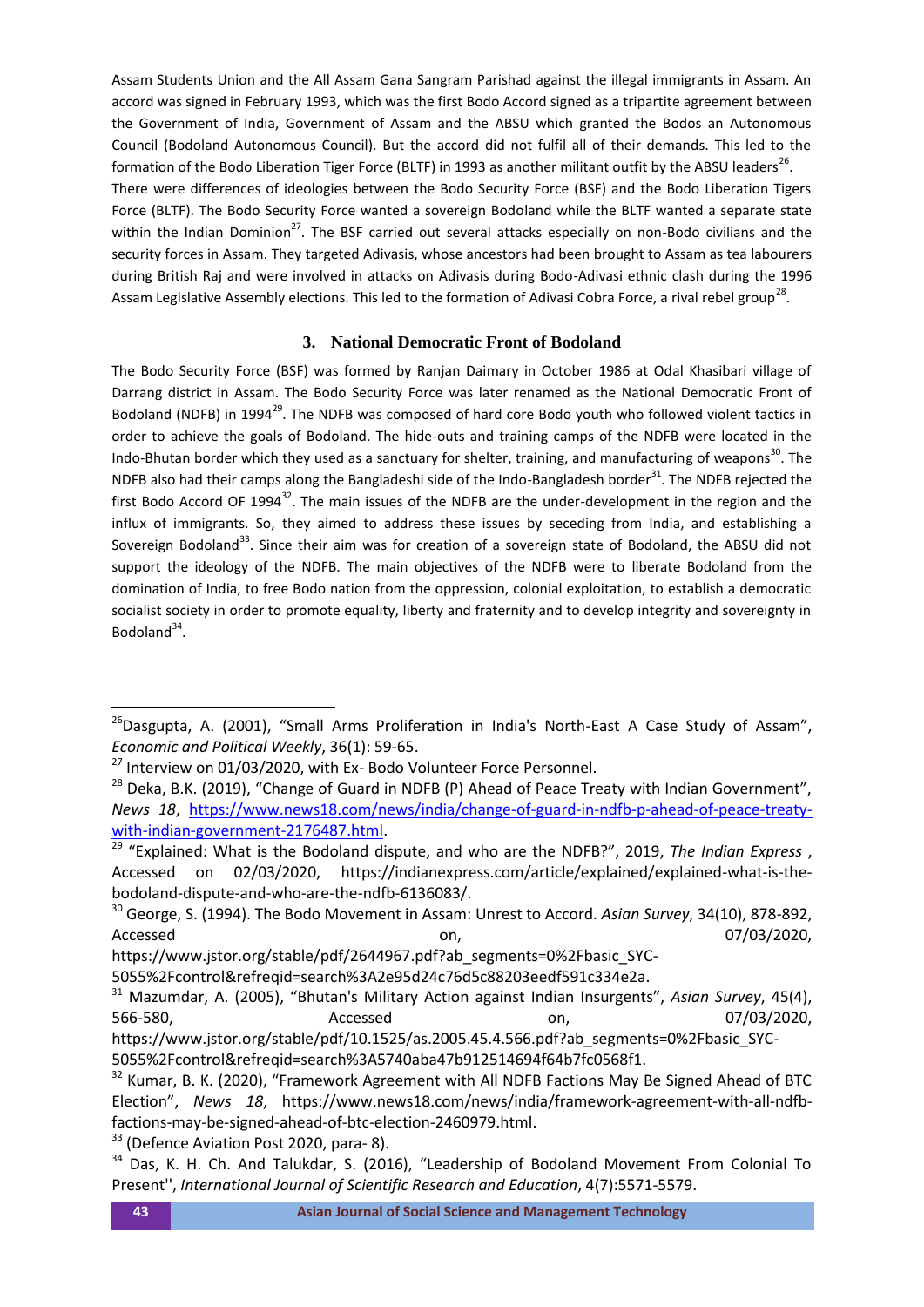Like the United Liberation Front of Assam (ULFA), the NDFB have been against the Bangladeshi immigrants in the Bodo territories since 2000<sup>35</sup>. In the 1990s after the 'Operation Rhino' and the 'Operation Bajrang' conducted by the Indian Army against the ULFA and the NDFB, the militant groups fled to the borders of Bhutan. The ULFA and the NDFB set their camps in the southern jungles of Bhutan and conducted their activities from there. This led the Royal Government of Bhutan to conduct 'Operation All Clear' in December 2003 against these insurgent groups. The Indian Army assisted the Royal Bhutan Army by arresting the militants while entering the Indian Territory<sup>36</sup>. The second Bodo Accord which was signed in 2003, also another tripartite agreement between the Government of India, Government of Assam and the Bodo Liberation Tigers Force (BLTF) led to the formation of Bodoland Territorial Council (BTC). An area was given to the Bodos for jurisdiction known as the Bodoland Territorial Autonomous District (BTAD). The BTAD comprised of the districts of Kokrajhar, Chirang, Baksa and Udalguri, which was 11 per-cent of Assam's area and 10 per-cent of its population<sup>37</sup>. The BTC administered the Bodoland Territorial Autonomous Districts and it is also called as 'state-within-a-state'<sup>38</sup>.

After the Operation All Clear of 2003, the NDFB split into two factions. The majority group remained under the leadership of Dhiren Boro who signed a unilateral ceasefire with the Indian Government and the Assam Government on 25<sup>th</sup> May 2005. This group was known as the National Democratic Front of Bodoland (Progressive) (NDFB (P)). While the other half who had been opposed to the peace talks remained under the leadership of Ranjan Daimary and was renamed as NDFB (R). The NDFB (R) went on to hide inside Bangladesh from where they conducted their activities and thereafter submitted its charter of demands in May 2008; with the creation of Bodoland as their main demand<sup>39</sup>. The NDFB changed their ideology to full-fledged separate state and gave up the concept of sovereign Bodo nation after it came to a ceasefire agreement with Government of India in 2005<sup>40</sup>.

On 30<sup>th</sup> October, 2008, there was a serial blast conducted by the NDFB(R)<sup>41</sup>. The serial blasts which was conducted by the NDFB (R) on  $30<sup>th</sup>$  October 2008 was a series of bomb blast in Guwahati, Kokrajhar, Bongaigaon and Barpeta<sup>42</sup>. In April 2010, Ranjan Daimari was arrested by the Bangladeshi police and was

1

<sup>&</sup>lt;sup>35</sup> Kumar, B. K. (2020), "Framework Agreement with All NDFB Factions May Be Signed Ahead of BTC Election", *News 18*, https://www.news18.com/news/india/framework-agreement-with-all-ndfbfactions-may-be-signed-ahead-of-btc-election-2460979.html.

<sup>36</sup> Mazumdar, A. (2005), "Bhutan's Military Action against Indian Insurgents", *Asian Survey*, 45(4), 566-580, Accessed on, 07/03/2020,

https://www.jstor.org/stable/pdf/10.1525/as.2005.45.4.566.pdf?ab\_segments=0%2Fbasic\_SYC-5055%2Fcontrol&refreqid=search%3A5740aba47b912514694f64b7fc0568f1.

<sup>37</sup> Saha, A. (2020), "Explained: Takeaways from Bodo Accord", *The Indian Express*, Accessed on 04/03/2020, https://google.com/amp/s/indianexpress.com/article/explained/explained-takeawaysfrom-bodo-accord-6240082/lite/.

<sup>38</sup> "A Timeline of Bodo Conflict" (2016), *The Times of India*, Accessed on 05/03/2020, https://timesofindia.indiatimes.com/india/A-Timeline-of-the-Bodoconflict/articleshow/53561499.cms.

<sup>39</sup> Sharma, S.K. (2016), "Operation All Out against Bodo Militants: What Next?", *IDSA Issue Briefs*, Accessed on, 07/03/2020, https://idsa.in/issuebrief/operation-all-out-against-bodomilitants sushilksharma 020210.

<sup>40</sup> Narzinary, G. G. (2020), "Bodo Peace Accord, 2020", *The Shillong Times*, Accessed on, 11/03/2020, https://theshillongtimes.com/2020/01/31/bodo-peace-accord-2020/.

<sup>&</sup>lt;sup>41</sup> Kumar, B. K. (2020), "Framework Agreement with All NDFB Factions May Be Signed Ahead of BTC Election", *News 18*, https://www.news18.com/news/india/framework-agreement-with-all-ndfbfactions-may-be-signed-ahead-of-btc-election-2460979.html.

<sup>42</sup> "2008 Guwahati Blast Case: NDFB Chief, 9 Others Get Life Sentence", (2019), *The Quint*, Accessed on 11/03/2020[, https://www.thequint.com/news/india/2008-guwahati-blast-case-judgment.](https://www.thequint.com/news/india/2008-guwahati-blast-case-judgment)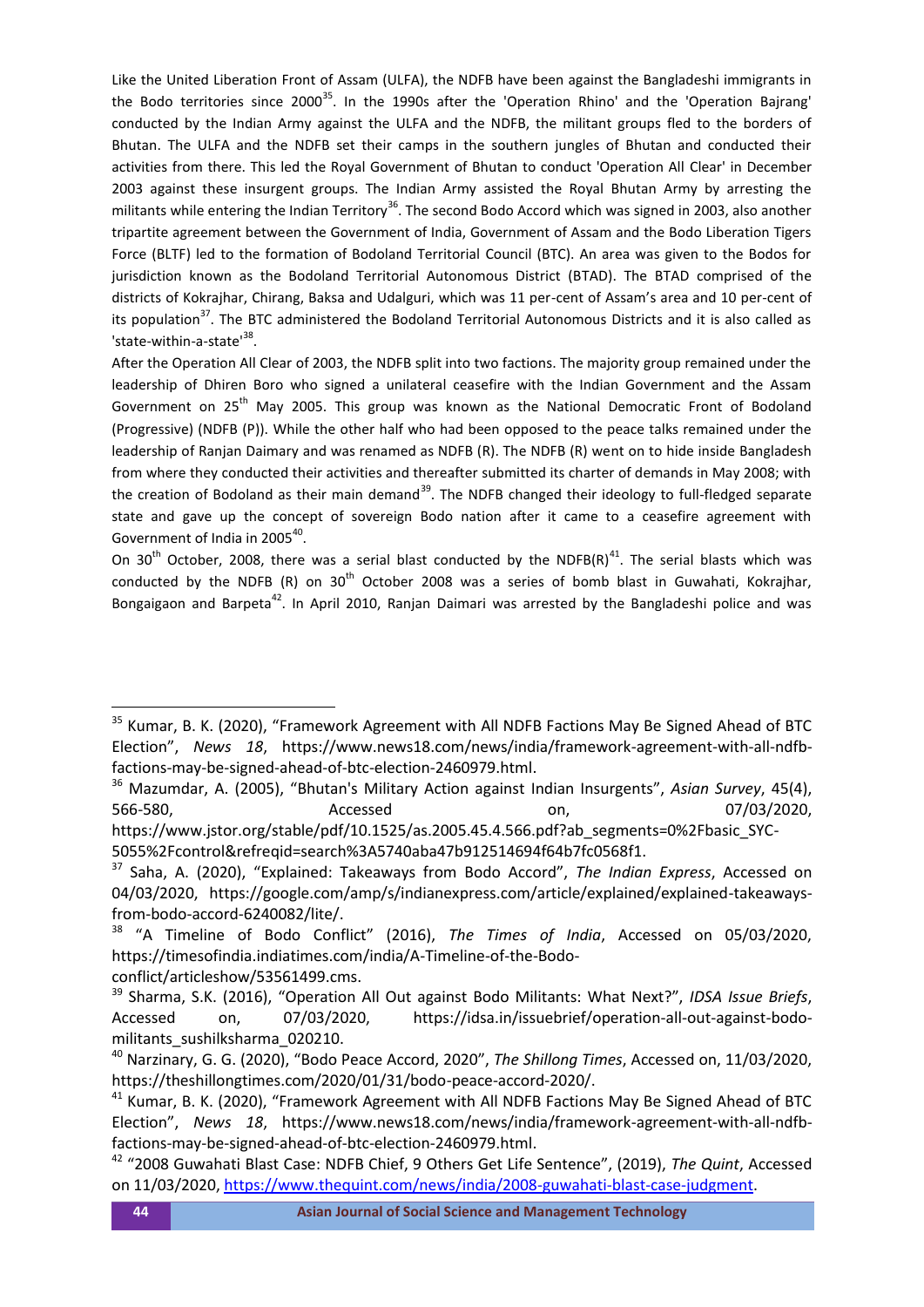handed over to the Government of India<sup>43</sup>. In 2012, after the arrest of Ranjan Daimary, NDFB (R) split leading to the formation of another faction, led by a non-Bodo IK Songbijit (NDFB-S). This faction continued to indulge in militancy and has been blamed by the government for several other attacks<sup>44</sup>. On 26<sup>th</sup> of December 2014, the 'Operation All Out' was launched by the Government of India against the NDFB(S), after they killed some Adivasis in the three districts of Kokrajhar, Chirang and Sonitpur and in retaliation; the Adivasis had killed 14 Bodos<sup>45</sup>. I K Songbijit was replaced by Saoraigwra Basumatary as president of the group after it was held responsible for the killing of the Adivasis in December 2014<sup>46</sup>. The Operation was launched again along the India-Bhutan border and Assam-Arunachal border almost similar to Operation All Clear of 2003, but this time only the Indian Army took part and the operation was not conducted inside Bhutan by the Royal Bhutan Army $47$ .

After the long struggle and bloodshed, the Ministry of Home Affairs (MHA) of India, the Assam government and the Bodo groups signed an agreement to redraw and rename the Bodoland Territorial Area District (BTAD) in Assam. According to the agreement, villages dominated by Bodos which are outside the BTAD will be included and those with non-Bodo population would be excluded and the Bodos living in the hills will be given a status of Scheduled Hill Tribe status<sup>48</sup>. The demand for a separate state or Union Territory for Bodo people since 1972, ended with the signing of the third Bodo Accord on  $27<sup>th</sup>$  January 2020, which is going to rename BTAD into Bodoland Territorial Region (BTR). As per the agreement BTR will have more executive, administrative, legislative and financial powers and that, the Assam government will soon notify Bodo language which is in Devanagari script as an associate official language of the state<sup>49</sup>. The third Bodo peace agreement is the first in Northeast India where all the Bodo insurgent groups signed the agreement with a joint commitment to end violence and strive for progress and development<sup>50</sup>. The BTR council will now have 60 seats, as earlier it was only 40 seats and out of 60 seats, 16 seats would be open seats, where non-tribal can also contest elections. Besides, there will be six nominated members in the BTR Council, including two women members and two from underrepresented communities. Thus the new Bodo Accord is going to address the

<sup>43</sup> Sharma, S.K. (2016), "Operation All Out against Bodo Militants: What Next?", *IDSA Issue Briefs*, Accessed on, 07/03/2020, https://idsa.in/issuebrief/operation-all-out-against-bodomilitants\_sushilksharma\_020210.

<sup>44</sup> Kumar, B. K. (2020), "Framework Agreement with All NDFB Factions May Be Signed Ahead of BTC Election", *News 18*, https://www.news18.com/news/india/framework-agreement-with-all-ndfbfactions-may-be-signed-ahead-of-btc-election-2460979.html.

<sup>45</sup> Sharma, S.K. (2016), "Operation All Out against Bodo Militants: What Next?", *IDSA Issue Briefs*, Accessed on, 07/03/2020, https://idsa.in/issuebrief/operation-all-out-against-bodomilitants sushilksharma 020210.

<sup>&</sup>lt;sup>46</sup> Karmakar, S. (2020), "Didn't Surrender but Signed a Ceasefire deal to find Solutions says NDFB(S) chief", *Deccan Herald*, Accessed on 11/03/2020, https://www.deccanherald.com/national/east-andnortheast/didnt-surrender-but-signed-ceasefire-deal-to-find-solution-says-ndfb-s-chief-795402.html.

<sup>47</sup> Kashyap, S. G. (2015), "Fresh Operations against NDFB (S) along Bhutan border launched", *The Indian Express*, Accessed on 11/03/2020, https://indianexpress.com/article/india/indiaothers/fresh-operations-against-ndfbs-along-bhutan-border-launched/.

<sup>48</sup> Singh, V. (2020), "Govt signs accord with NDFB, ABSU to resolve Bodo issue", *The Hindu*, Accessed on, 11/03/2020, https://www.thehindu.com/news/national/other-states/govt-signs-accord-withndfb-absu-to-resolve-bodo-issue/article30665589.ece.

<sup>&</sup>lt;sup>49</sup> "Centre signs Bodo Peace Accord, the third since 1993 in bid to bring peace to Assam: All you need to know about the agreement", *Firstpost*, (2020), Accessed on, 11/03/2020, https://www.firstpost.com/india/centre-signs-bodo-peace-accord-the-third-since-1993-in-bid-tobring-peace-to-assam-all-you-need-to-know-about-the-agreement-7965411.html.

<sup>50</sup> Anand, M. (2020), "Bodo accord aims to establish N-E peace", *The Asian Age*, Accessed on, 11/03/2020, https://www.asianage.com/india/all-india/110220/bodo-accord-aims-to-establish-n-epeace.html.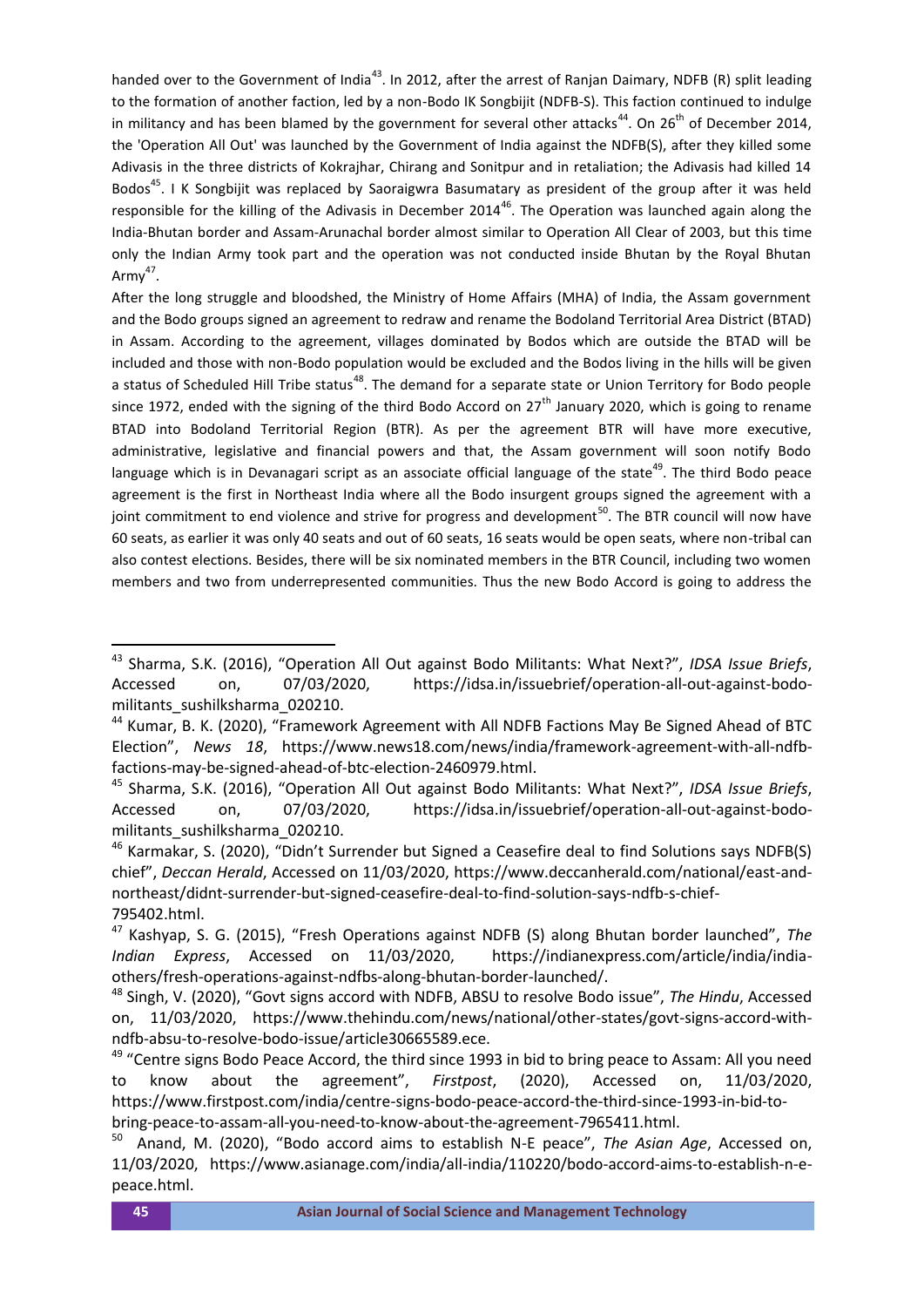grievances of non-tribal as well. The accord also mentions about setting up a Bodo-Kachari Welfare Council for 'development' of Bodo villages located outside the Bodo Council area $^{51}$ .

As per the accord, on  $11<sup>th</sup>$  January 2020, the three NDFB factions came together and signed a ceasefire agreement. A total of 1615 cadres of the three factions of National Democratic Front of Bodoland (NDFB) militants laid down their arms and ammunition as part of the arms laying down ceremony<sup>52</sup>. NDFB(S) led by Saoraigwra Basumatary signed a ceasefire agreement with the Government of India from its base in Myanmar and with their ceasefire agreement the tripartite third Bodo peace accord was signed on 27<sup>th</sup> January 2020. All the factions of NDFB, ABSU and UBPO (United Bodo People's Organisation) signed this accord with Government of India and Assam Government<sup>53</sup>. The cadres belonging to NDFB (Progressive), NDFB (Ranjan Daimary) and NDFB (Songbijit) also laid down 178 arms and over 4500 ammunition during the ceremony<sup>54</sup>. The arms laying down ceremony by the three factions of the NDFB was one of the biggest surrender ceremonies of militant outfits in recent times. due to the agreement between these militant outfits and the Government of India, the third Bodo Accord was signed which is said to have brought peace formally on the three decades long militancy in Bodoland Territorial Area Districts (BTAD)<sup>55</sup>.

#### **4. Conclusion**

The identity politics of the Bodos have been one of the major issues in Assam since the colonial times. With the advent of immigration process during the colonial period and the policies of the Assam Government, the Bodos felt insecure of losing their identity and culture. Since the peaceful movement of the Bodos were not beneficial, they were compelled to take up arms in the name of revolution. Also the policies of the Assam Government during the 1970s and 1980s were of step-motherly treatment towards the tribal communities of Assam of which Bodos were one of them. Also the economic backwardness and the lack of political representation among the Bodos led them to be supressed by the dominant Assamese community which led the Bodo youths to take up arms. The formation of the NDFB also has similar grievances like the other militant BLTF, although they had different ideologies. The formation of the NDFB also brought major changes in the politics of Assam along with the other countries bordering Assam, like Bhutan, Bangladesh and Myanmar have also been affected through insurgency operations. While the complicated situation of the identity politics of the Bodos can be said to have come to an end with the signing of the third Bodo accord which had been accomplished through the understanding between the different political groups, student Union group and insurgent groups of the Bodos along with the Assam Government and the Central Government. The long struggle of the Bodos might have ended with the hope of ending bloodshed and violence in Assam from the Bodo insurgents.

<sup>51</sup> Anand, M. (2020), "Bodo accord aims to establish N-E peace", *The Asian Age*, Accessed on, 11/03/2020, https://www.asianage.com/india/all-india/110220/bodo-accord-aims-to-establish-n-epeace.html.

<sup>52</sup> Baruah, P. (2020), "Bodo pact ensures surrender of 4 NDFB factions", *The Telegraph*, Accessed on, 05/03/2020, https://www.telegraphindia.com/states/north-east/bodo-pact-ensures-surrender-of-4 national-democratic-front-of-boroland-factions/cid/1740653.

<sup>53</sup> Narzinary, G. G. (2020), "Bodo Peace Accord, 2020", *The Shillong Times*, Accessed on, 11/03/2020, https://theshillongtimes.com/2020/01/31/bodo-peace-accord-2020/.

<sup>&</sup>lt;sup>54</sup> "Three NDFB factions lay down arms, ammunition in Assam", (2020), Northeast Now, Accessed on, 05/03/2020, https://nenow.in/north-east-news/assam/three-ndfb-factions-lay-down-armsammunition-in-assam.html.

<sup>55</sup> "1615 cadres of 4 NDFB factions lay down arms in Guwahati", (2020), *The Shillong Times*, Accessed on, 05/03/2020, theshillongtimes.com/2020/01/30/1615-cadres-of-4-ndfb-factions-lay-down-armsin-guwahati/.